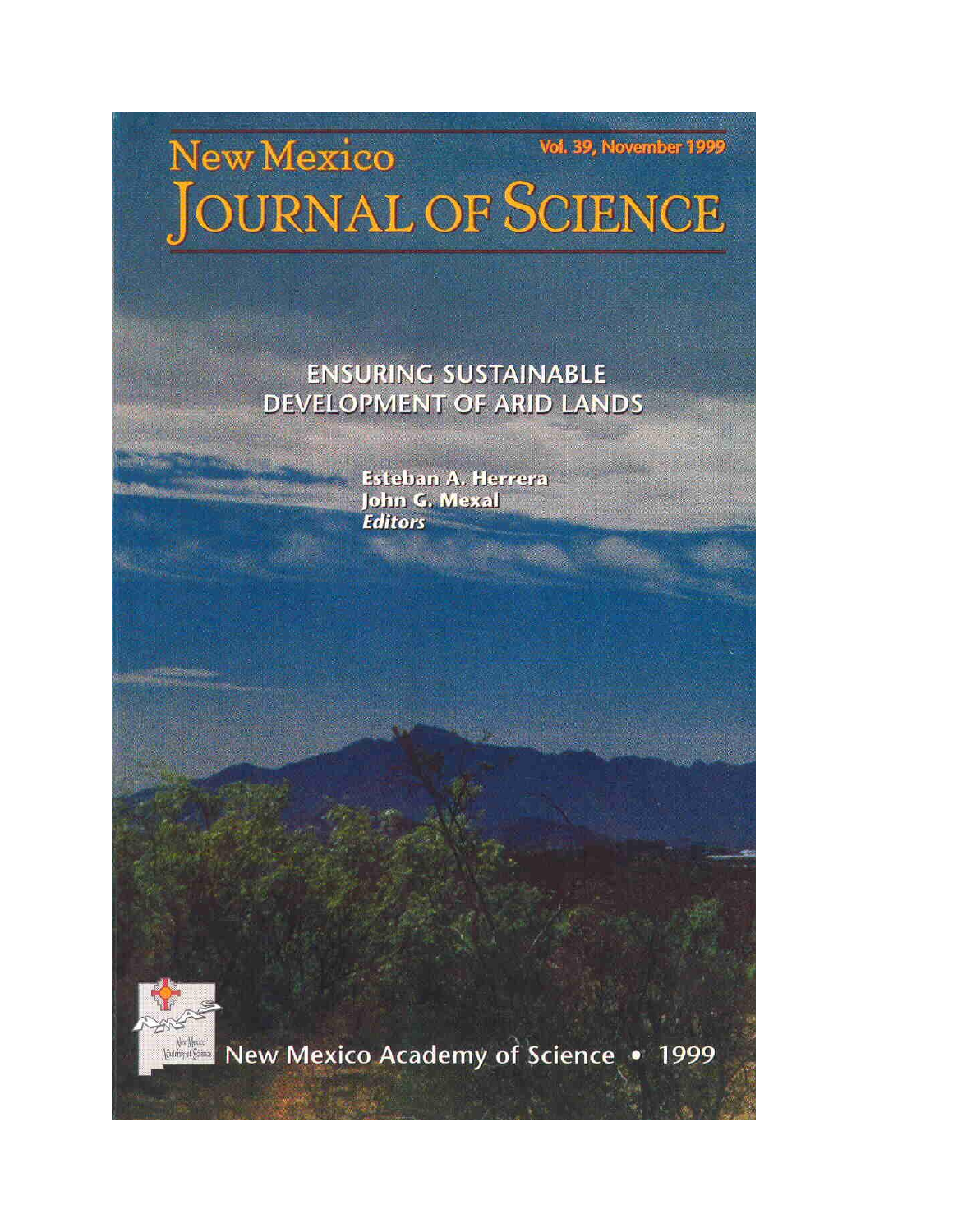## **Table of Contents**

Forward *J. G. Schickedanz*

The Past

Anasazi Agriculture: Recipe for Scuuess? *L. S. Cordell*

Sustainability: The Long View from Archaelogy *P. E. Minnis*

The Present

The Chihuahuan Desert Ecosystem *R. F. Beck and R. P. Gibbens*

Farming in New Mexico: Soil Quality and Productivity Maintenance *A. L. Ulery and A. J. Tugel*

The Evolution of New Mexico Water Law *C. T. DuMars*

Remote Sensing Technology for Development Planning Along the US-Mexico Border: Hydrogeology and Geomorphology *A. Granados-Olivas and H. C. Monger*

Alternative and New Crops with Lower Water Consumption *N. Puppala and L. L. Fowler*

Agriculture Solid Waste: Trash to Treasure *R. Flynn*

Solid Waste: Trash to Treasure in an Urban Environment *G. W. Dickerson*

Improving Sustainability of Arid Rangelands *K. M. Havstad*

Wildlife Survival in Desert Environments *J. C. Boren and B. D. Wright*

Windbreak Tree Establishment in Semi-Arid Agricultural Regions of New Mexico *R. P. Maiers and J. T. Harrington*

Using New Technology to Optimize Agricultural Resources: Precision Agriculture *R. Sanderson*

Xeriscaping in the Urban Environment *C. Smith and R. St. Hilaire*

Farmland Conversion and the Issue of Sustainability of Arid Land Agriculture *W. M. Harper*

Cross-cultural and Cross-border Cooperation *C. L. Falk, R. V. Adkisson, C. Lujan Alvarez, and J. Atchley*